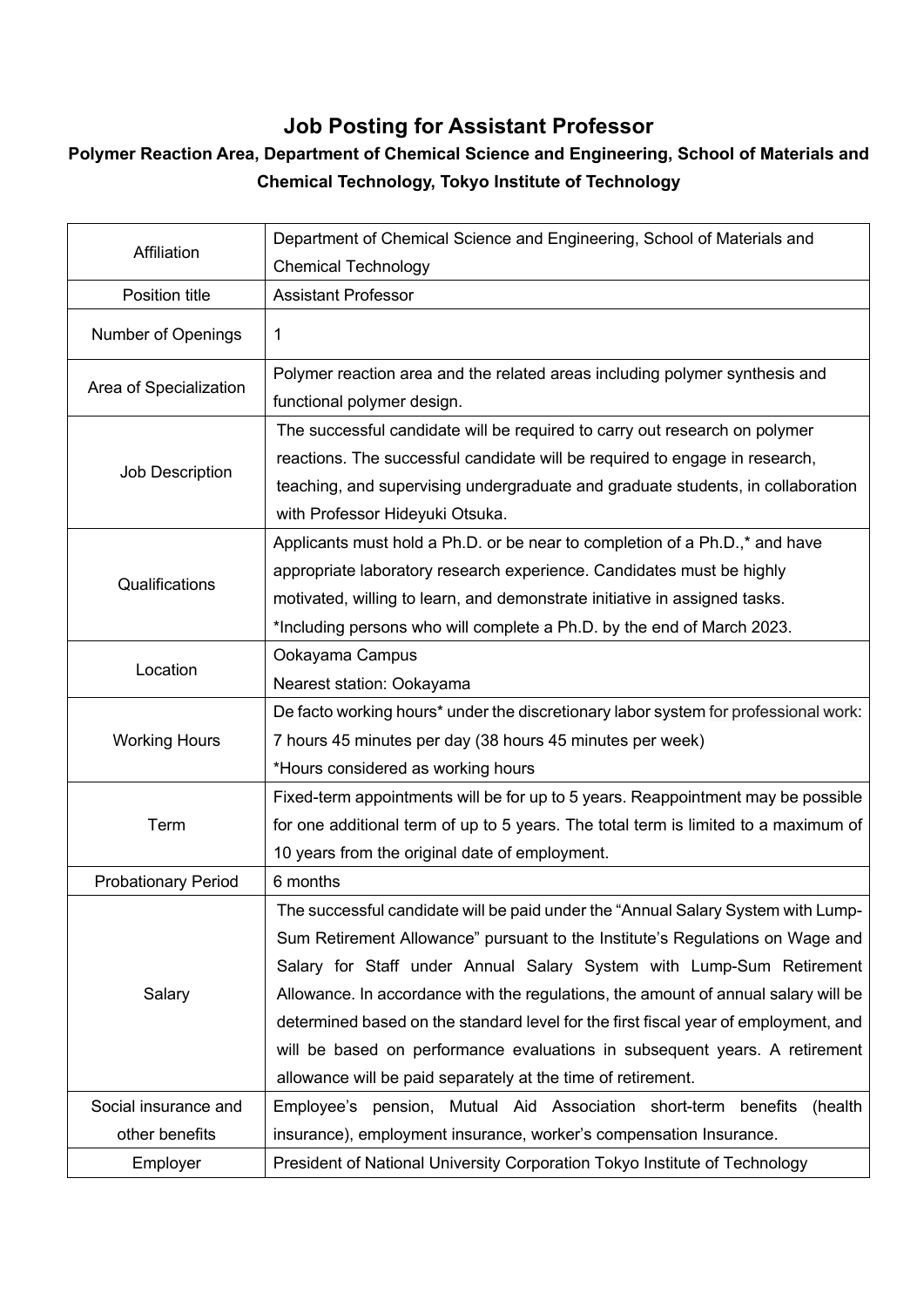| <b>Proposed Start Date</b>      | November 1st, 2022 or the earliest possible date thereafter. The start date will be     |
|---------------------------------|-----------------------------------------------------------------------------------------|
|                                 | discussed when the successful candidate will complete a Ph.D. during 2022.10-           |
|                                 | 2023.3.                                                                                 |
| Closing Date for                | Applications must be received by July 8th, 2022                                         |
| Application                     |                                                                                         |
| <b>Selection Process</b>        | Selection will be based on a comprehensive review of applications and interviews.       |
|                                 | Interviews will be conducted on a face-to-face or hybrid basis (online and face-to-     |
|                                 | face). Please note that travel expenses for attending in-person interviews will not     |
|                                 | be reimbursed.                                                                          |
|                                 | List of required documents                                                              |
|                                 | Curriculum vitae including education from high school onward, and a photo.<br>1.        |
|                                 | Accomplishment statement, including:<br>2.                                              |
|                                 | a. Original papers published in refereed journals                                       |
|                                 | b. Other works including review articles, books, etc.                                   |
|                                 | c. Presentations in scientific conferences                                              |
|                                 | d. Patents, etc.                                                                        |
|                                 | For refereed papers in a. and b., include the number of citations, your h-index, and    |
|                                 | name of database* used.                                                                 |
|                                 | *Google Scholar Citations, Scopus, Web of Science, or Publons                           |
| <b>Required Documents</b>       |                                                                                         |
|                                 | 3.<br>Summary of major research achievements to date (A4 or letter size, two            |
|                                 | pages or less)                                                                          |
|                                 | Copy of maximum three significant papers.<br>4.                                         |
|                                 | 5.<br>Brief statement of research and teaching plans (A4 or letter size, one page)      |
|                                 | Other information, including a list of awards, a list of acquired research grants<br>6. |
|                                 | and external funds. Include names of the funds, project titles, amounts,                |
|                                 | periods of research, and allocated amounts (if not the principal researcher).           |
|                                 | Two references with names, affiliations, and contact details (telephone<br>7.           |
|                                 | number and e-mail address)                                                              |
|                                 | The MS-Excel file for the applicant information. The formats are available from<br>8.   |
|                                 | the Web page for this job posting in JREC-IN Portal.                                    |
| How to Submit an<br>Application | Convert the required documents 1 through 7 into the PDF files, combine the PDF          |
|                                 | files and the MS-Excel file (item 8) into a zip file, and send the zip file via JREC-IN |
|                                 | Portal.                                                                                 |
|                                 | <b>JREC-IN Portal</b>                                                                   |
|                                 | https://jrecin.jst.go.jp/seek/SeekJorDetail?fn=3&dt=1&id=D122050199&ln_jor=1            |